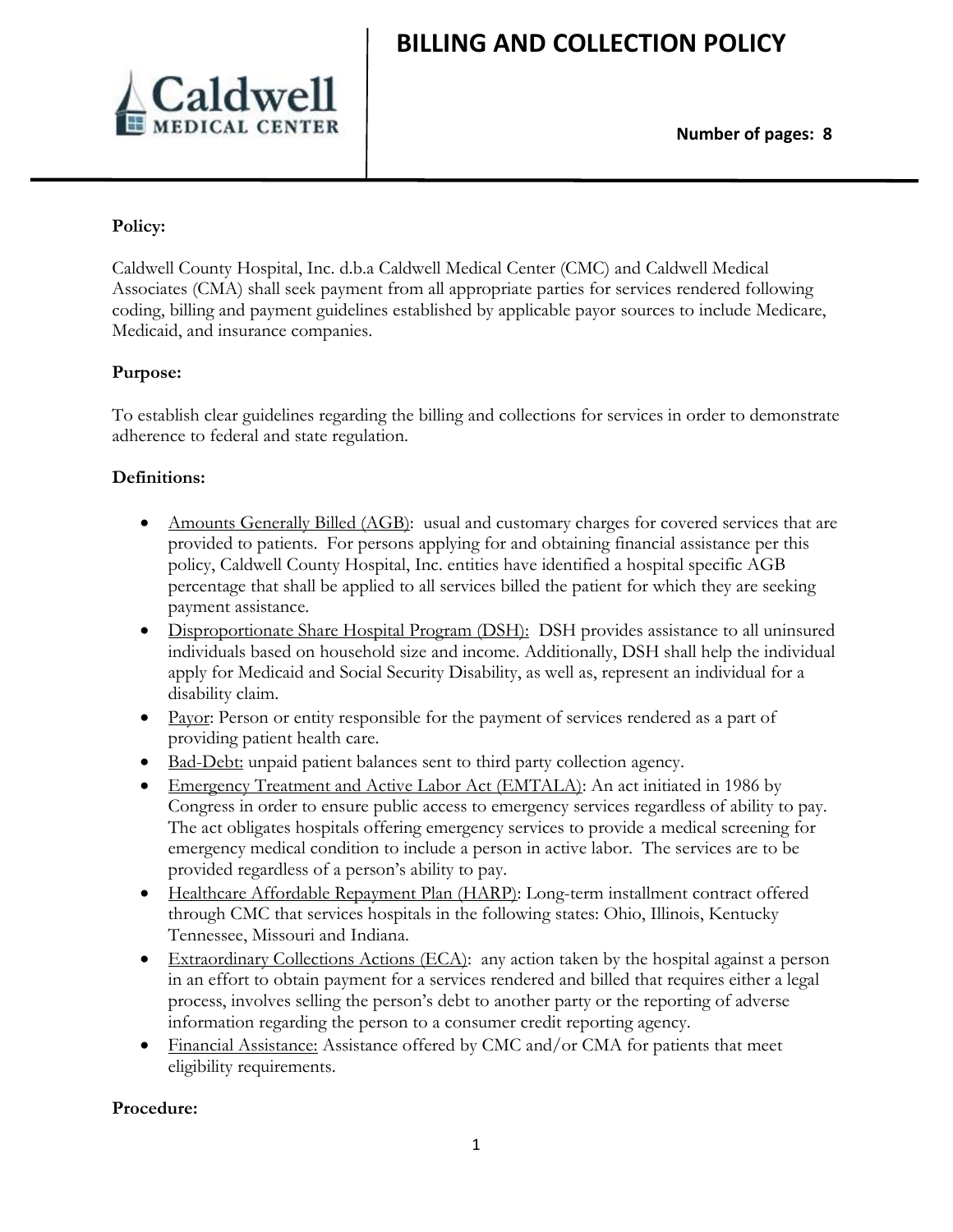

- 1. All persons seeking services through Caldwell Medical Center and/or Caldwell Medical Associates shall be processed through an admission process that shall include collection of information regarding patient insurance coverage (to include private insurance, Medicare, or Medicaid).
- 2. All patients shall have their information verified upon admission. This shall include all information provided by patient or legal representative given regarding ability to pay, thirdparty insurance, employment, and other demographic data.
- 3. Caldwell Medical Center and Caldwell Medical Associates shall provide emergent medical treatment regardless of a person's ability to pay. In the event that the patient problem is non-emergent, the patient shall be asked to make payment before non-emergency services are rendered. If the person indicates they are unable to pay, Caldwell Medical Center and Caldwell Medical Associates shall ensure the following under EMTALA:
	- a. Medical screening and emergency services shall be provided regardless of the patient's ability to pay. However, the payment policies shall be enforced after appropriate medical screening or emergency services have been rendered.
	- b. Emergency patients shall be triaged to determine the extent and severity of the emergency and medically screened.

### **Responsibility for Payment:**

- 1. The patient or legal representative shall be held responsible for all charges incurred in the provision of medical services, treatment, and evaluation provided by Caldwell Medical Center and Caldwell Medical Associates.
- 2. Caldwell Medical Center and Caldwell Medical Associates shall bill insurance plans as a courtesy to patients as long as the patient provides the required insurance information and signs an Assignment of Benefits Statement. CMC and CMA shall assist patients with this process as a courtesy; however, if patient fails to cooperate, the hospital and/or clinics shall hold the patient responsible for rejected or denied claims and any outstanding balances or payments.
- 3. Caldwell Medical Center and Caldwell Medical Associates shall review patient balances, receivable and bad debt, at the time of registration and determine if any outstanding balances are owed. Staff shall attempt to collect payment. If patient cannot or shall not pay balances, staff shall provide the patient with information regarding payment plan options and/or assistance and attempt to set-up terms on receivable balances. If patient has outstanding bad-debt accounts, staff shall provide patient with contact information to Credit Bureau of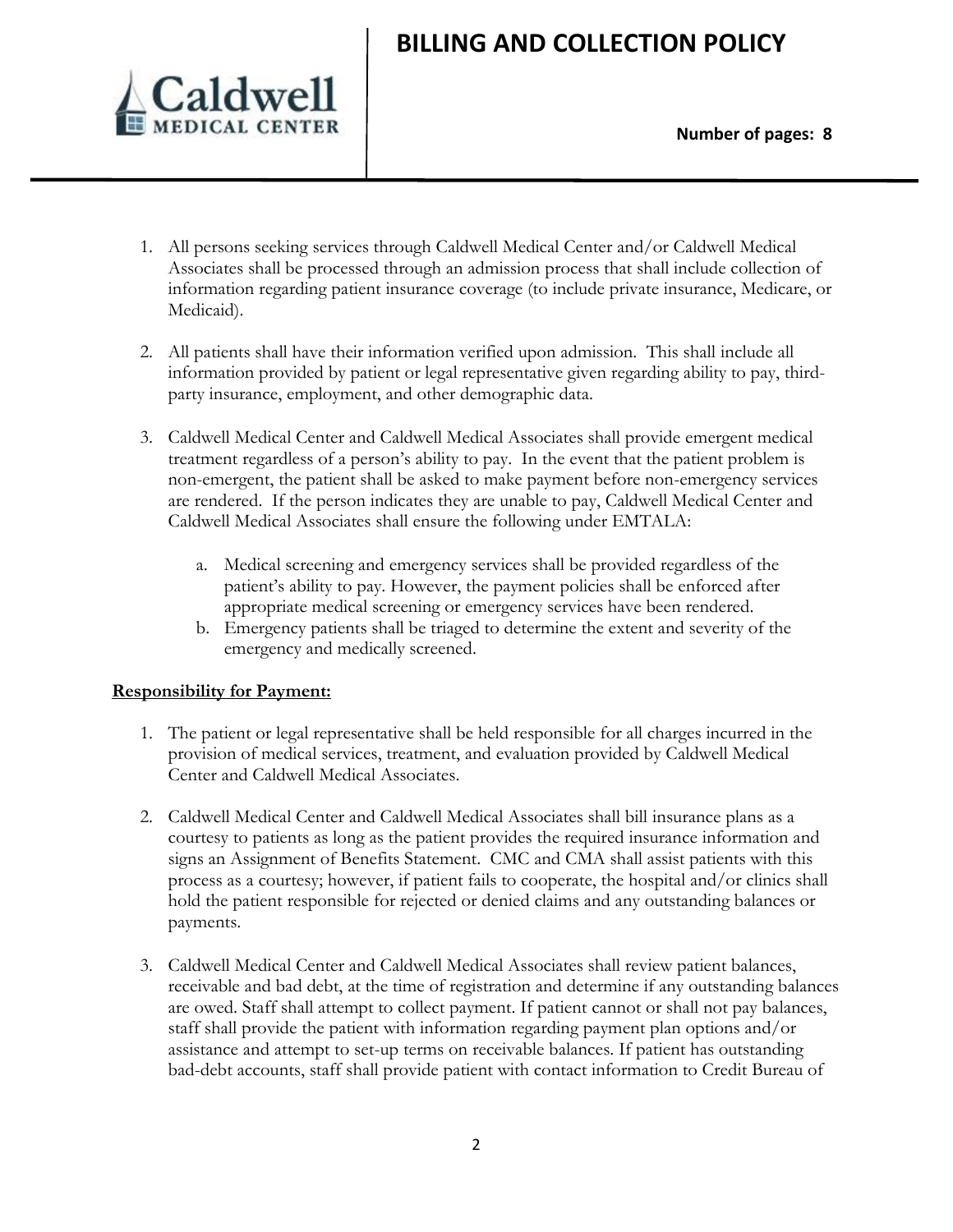

Paducah for payment arrangements. Patient may also request financial assistance, if applicable.

- 4. Co-pays, deductibles and non-covered charges for insured services may also be requested at time of service. This shall be based on individual review of patient's account standings by the Financial Counselor or Patient Financial Services Manager. Patient may also request financial assistance, if applicable.
- 5. Preadmission information regarding patient shall be requested prior to scheduled admissions and outpatient services. Patients may be required to make payment of the anticipated charges for scheduled, uninsured services prior to hospital admission or outpatient services. Patient may also request financial assistance, if applicable.
- 6. If services are not- emergent, patient may be asked to reschedule services after review of account balances.
- 7. The following payment methods shall be accepted: cash, checks, money orders, debit cards and certain credit cards. Care Credit shall not be accepted.

| <b>Account Balance</b> | <b>Payment Timeframe</b> |
|------------------------|--------------------------|
| \$200 or less          | 3 months or less         |
| $$201 - $600$          | 6 months or less         |
| $$601 - $1,000$        | 12 months or less        |
| $$1,000 - above$       | <b>HARP Referral</b>     |

8. Payment for services shall be planned following guidelines established below:

\* The above rates are subject to change at the discretion of Hospital Administration and the Board of Directors of Caldwell County Hospital, Inc. Please, reference HARP Policy.

- 9. Payments for all charges, which are not covered by insurance, shall be due and payable at the time of services or discharge. Upon request, patients that do not qualify Disproportionate Share Hospital Program (DSH) may request Financial Assistance and may receive a discount on charges. (Implementation of Disproportionate Share Hospital Program (DSH) Policy).
- 10. Prior to providing elective services, Caldwell Medical Center and Caldwell Medical Associates shall require payment of prior outstanding accounts, including bad debts, or have specific payment arrangements approved by the Patient Financial Services Manager or Financial Counselor.
- 11. If during the course of a patient's stay or service, the patient's liability exceeds \$500.00, or in the event the insurance liability was not defined at the time of admission, the patient or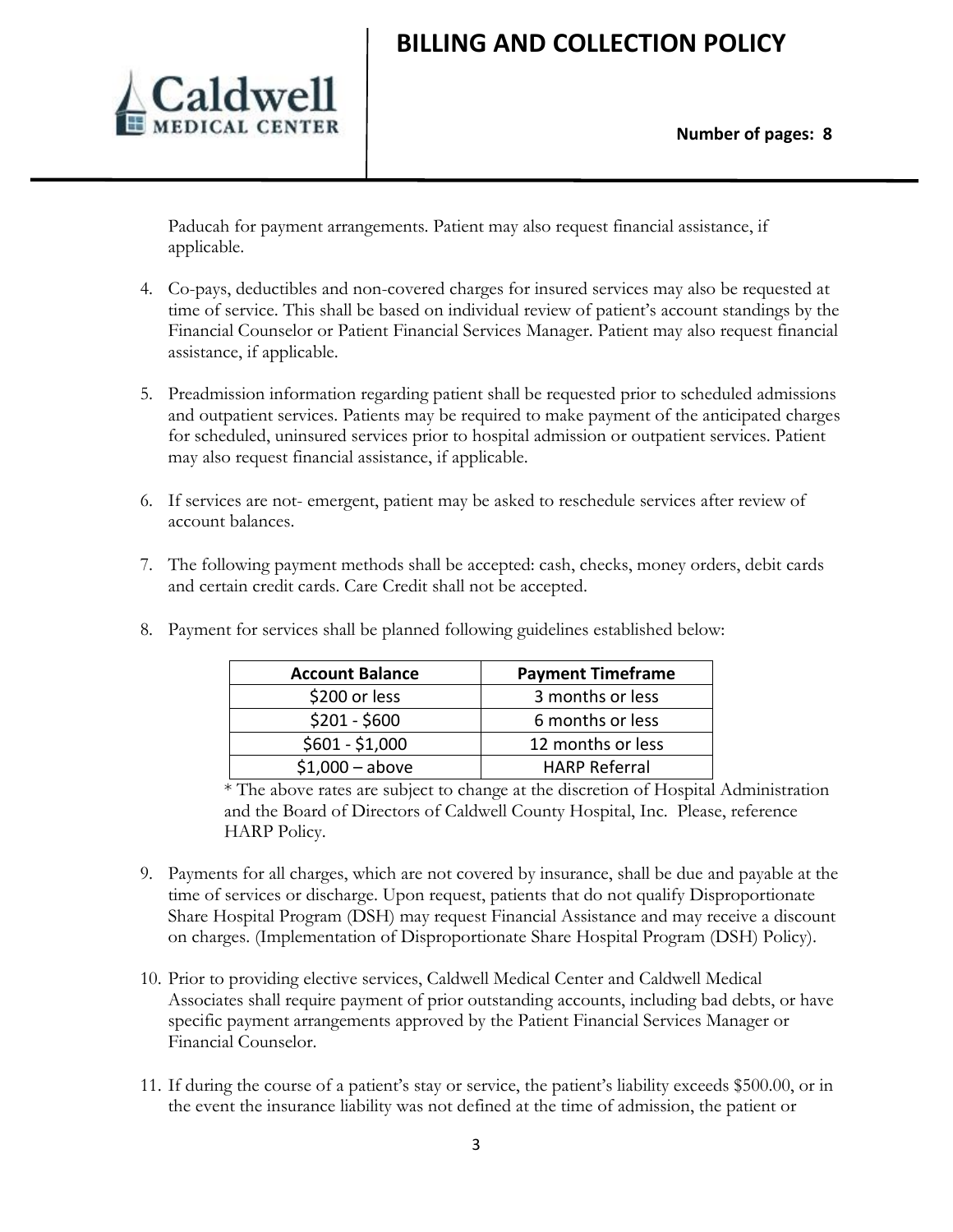

guarantor shall be contacted by the Financial Counselor for payment resolution or financial counseling.

- 12. Caldwell Medical Center and Caldwell Medical Associates patients shall be requested to make full payment of unpaid balances when insurance payments from nongovernmental/contractual payers are not received after 60 days from date of billing. Caldwell Medical Center and Caldwell Medical Associates shall make every effort to resolve valid, verified insurance related payment for patients.
- 13. Patients with insurance policies that cover only a portion of the services shall be required to pay the difference between the hospital charges and the anticipated payment. Patient may also request financial assistance, if applicable.
- 14. In an effort to neutralize the burden an uninsured patient may bear in the cost of their healthcare, Caldwell Medical Center and Caldwell Medical Associates shall provide discounts for those accounts that have no insurance coverage and no other source of reimbursement is found outside of the Patient/Guarantor. These accounts shall be reduced based on CMC/CMA's established criteria and only if the patient agrees to cooperate with Caldwell Medical Center and Caldwell Medical Associates procedures and payment arrangements.

Caldwell Medical Center and Caldwell Medical Associates established criteria shall be as follows:

- a. Private Pay or uninsured patients shall be quoted estimated charges for services and shall receive a discount upon completion of patient account(s).
- b. Patients eligible for financial assistance shall not be charged more than the yearly Amounts Generally Billed (AGB). This value shall be calculated using the "look back" method based on paid claims from Medicare fee-for-service and private insurance companies.
- c. Patient balance account shall not be reduced or discounted unless approved by the Chief Financial Officer or Patient Financial Services Manager following review of patient's account and the individual situation.
- 15. In the event a patient/responsible party identifies their inability to make payment due to the financial status, the patient/responsible party shall be referred by the Financial Counselor to review payment options and eligibility for assistance. (See Financial Assistance Policy).
- 16. In the event a patient is unable to make full payment when due of the balance and has not met requirements for assistance, periodic, partial payments may be approved in accordance with this policy. If patient does not qualify for any CMC/CMA's assistance programs, a Payment Extension Application may be required in order to determine appropriate payment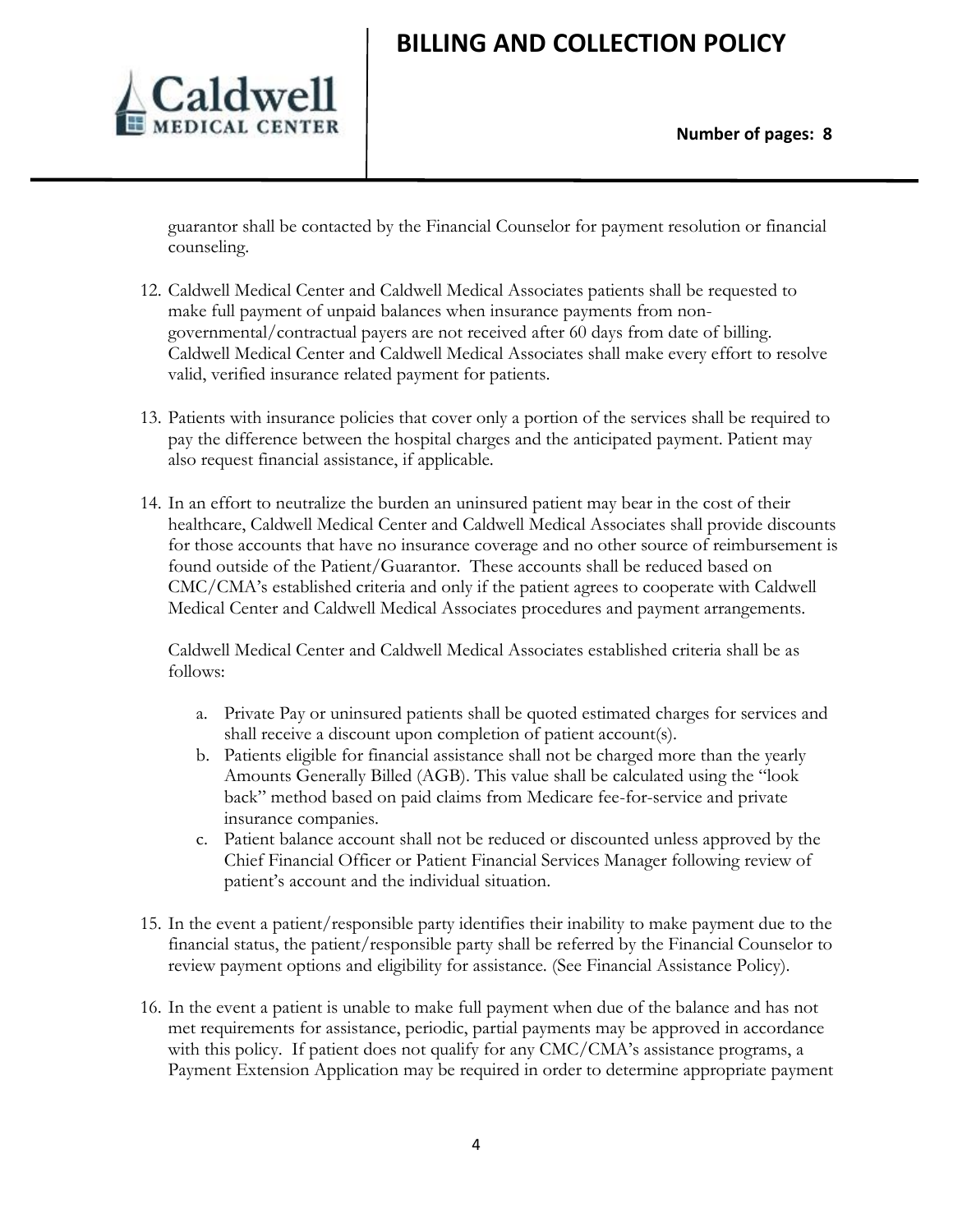

arrangements. This application shall be reviewed and processed by a CMC Financial Counselor. Reduced payments shall be approved based upon the debt to income ratio.

### **Collections/Non-Payment:**

- 1. In the event a patient is unable to set up a payment plan based on above payment guidelines, the patient shall be advised that the account shall age and be sent to collections once the account completes the billing cycle.
- 2. At least three separate billing statements shall be mailed to the last known address of each patient with an open balance. At least 30 days shall have lapsed between the mailing of each billing statement. It shall be the patient's responsibility to provide a correct mailing address at the time of service or upon moving. Each statement shall include a conspicuous written notice that notifies and informs the patient about the availability of Financial Assistance under CMC/CMA's Financial Assistance Policy (FAP) including the telephone number of the department and the website address where copies of documents may be obtained.
- 3. CMC/CMA shall not refer any account to a collection agency or initiate ECAs during the notification period of 120 days after the first post-discharge billing statement is provided and shall make reasonable efforts to determine whether a patient is eligible for Financial Assistance, including:
	- a. Providing the patient with a written [notice](https://www.law.cornell.edu/definitions/index.php?width=840&height=800&iframe=true&def_id=df1bf171ecb0825abd621747abbda83a&term_occur=2&term_src=Title:26:Chapter:I:Subchapter:A:Part:1:Subjgrp:1:1.501(r)-6) that indicates financial assistance is available for eligible [individuals,](https://www.law.cornell.edu/definitions/index.php?width=840&height=800&iframe=true&def_id=2df621360dbe949e49c36d476d908e43&term_occur=1&term_src=Title:26:Chapter:I:Subchapter:A:Part:1:Subjgrp:1:1.501(r)-6) that identifies the ECA(s) CMC/CMA intends to initiate to obtain [payment](https://www.law.cornell.edu/definitions/index.php?width=840&height=800&iframe=true&def_id=1ee8b271eb9ee59e360e16676f011b3d&term_occur=13&term_src=Title:26:Chapter:I:Subchapter:A:Part:1:Subjgrp:1:1.501(r)-6) for the care, and that [states](https://www.law.cornell.edu/definitions/index.php?width=840&height=800&iframe=true&def_id=a45df8fbb13bedd84720232a0a0dfa39&term_occur=2&term_src=Title:26:Chapter:I:Subchapter:A:Part:1:Subjgrp:1:1.501(r)-6) a deadline after which such ECA(s) may be initiated that is no earlier than 30 days after the date that the written **[notice](https://www.law.cornell.edu/definitions/index.php?width=840&height=800&iframe=true&def_id=df1bf171ecb0825abd621747abbda83a&term_occur=3&term_src=Title:26:Chapter:I:Subchapter:A:Part:1:Subjgrp:1:1.501(r)-6)** is provided.
	- b. Providing the patient with a plain language [summary](https://www.law.cornell.edu/definitions/index.php?width=840&height=800&iframe=true&def_id=91b2009e5958cd04ba276ce567358582&term_occur=1&term_src=Title:26:Chapter:I:Subchapter:A:Part:1:Subjgrp:1:1.501(r)-6) of the FAP with a written notice indicating that financial assistance is available for eligible *individuals* and stating the deadline, if any, after which CMC/CMA shall no longer accept and process a [FAP application](https://www.law.cornell.edu/definitions/index.php?width=840&height=800&iframe=true&def_id=3c149e2e37c3fa8749fdef357c9f19c4&term_occur=8&term_src=Title:26:Chapter:I:Subchapter:A:Part:1:Subjgrp:1:1.501(r)-6) submitted (or, if applicable, completed) by the patient for the previously provided care at *issue*.
	- c. Making a reasonable effort to orally notify the patient about the CMC/CMA's FAP and about how the patient may obtain assistance with the **FAP** application process.
- 4. Patients shall be offered a plain language summary of the Financial Assistance Policy as part of the admission process.
- 5. Patient billing statements shall include the plain language summary of the FAP, including information on how to obtain copies of the FAP.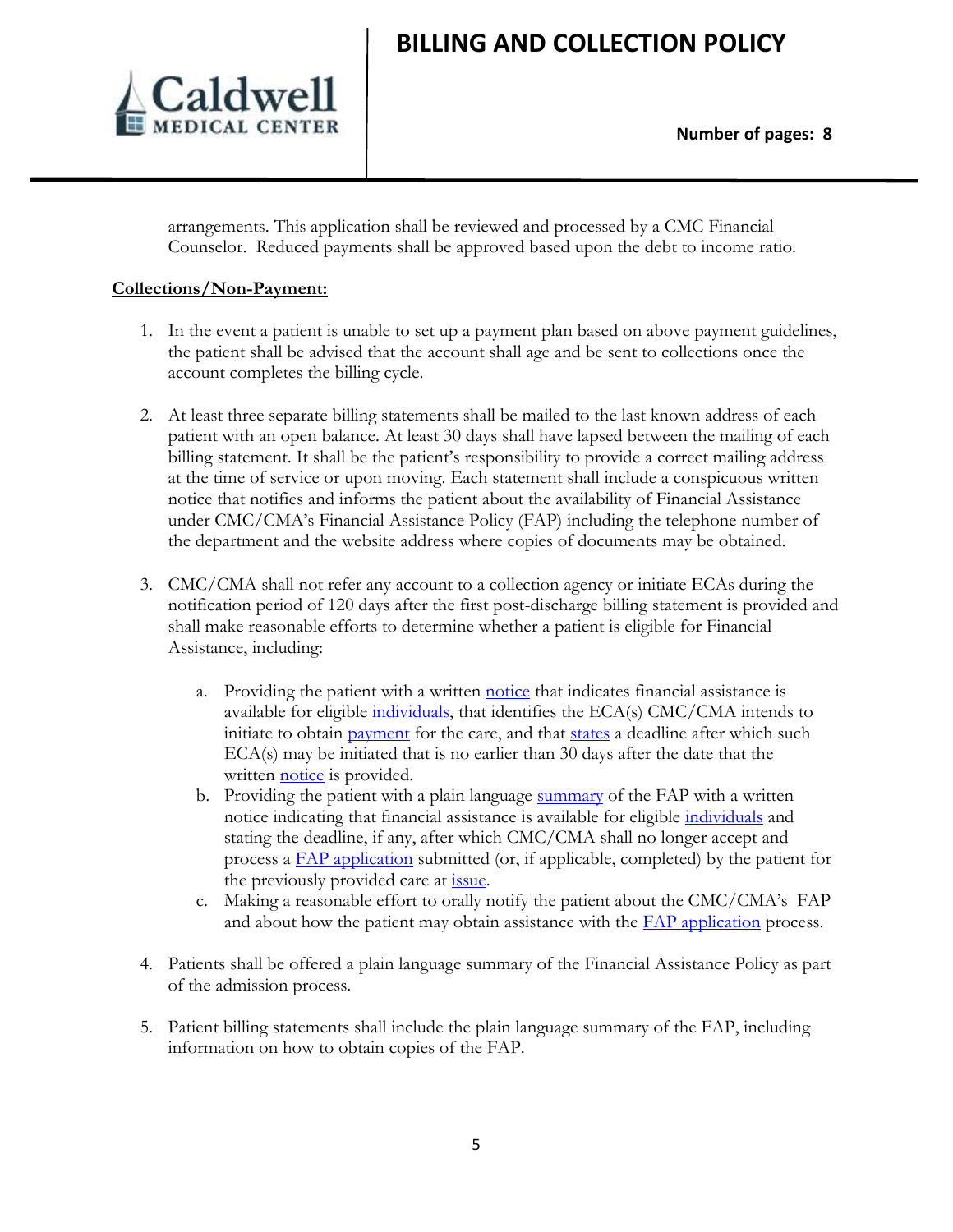

- 6. If a balance cannot be paid in accordance with payment guidelines, the patient may be referred by the Financial Counselor to DSH, HARP, or for Financial Assistance based upon screening of eligibility. This may allow for reduced payment options.
- 7. If patient desires to apply for DSH, HARP, or Financial Assistance he/she may contact Caldwell Medical Center Business Office for assistance.

Caldwell Medical Center Financial Counselor Monday – Friday 7:30am- 4:00pm (270) 365-0331

8. If patient desires to pay on delinquent accounts sent to bad debt they may contact Credit Bureau Systems, Inc. If they desire to pay on-site, Caldwell Medical Center shall collect payment and report to collection agency via fax.

> Contact Information: Credit Bureau Systems, Inc. 100 Fulton Ct, Paducah, KY 42001 Phone: (270) 744-9000 Fax: (270)744-9726

#### **Extraordinary Collection Actions:**

- 1. Caldwell County Hospital, Inc. d.b.a. Caldwell Medical Center and Caldwell Medical Associates shall initiate extraordinary collection actions 120 days after reasonable efforts have been made to identify patient eligibility for financial assistance and no payments have been received through an agreed upon payment plan.
- 2. Extraordinary Collection Actions shall only be initiated in situations of non-payment.
- 3. Patients shall be sent at least two letters from the hospital notifying them the ECAs that are intended to be taken if the patient does not apply for financial assistance under the FAP or pay the amount due by the billing deadline. The hospital's Plain Language Summary of the FAP shall accompany these letters. This shall be completed at least 30 days prior to the initiation of any collection efforts outside normal billing activities. The collection agency shall also send patient notification.
- 4. In situations of extraordinary collections, the hospital shall engage a third party to manage and address the collection of amounts owed for services.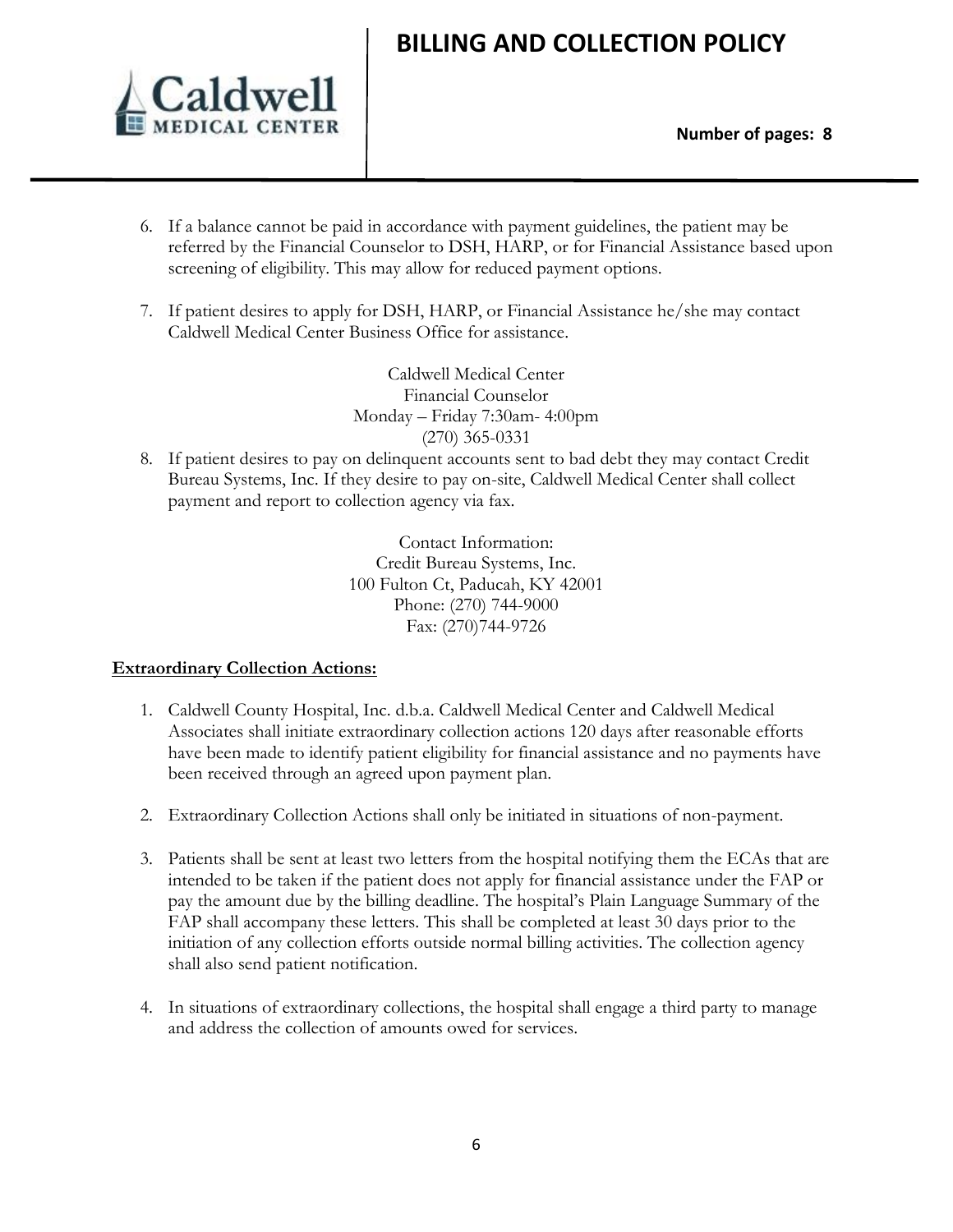

- 5. Patients or guarantors that have not applied for financial assistance shall have the opportunity to apply even in situations where the third party company has been engaged to initiate collections.
- 6. Upon notification of application, the hospital shall suspend collection activity while the patient's application is being reviewed.
- 7. If any patient submits an incomplete application for financial assistance under the FAP prior to the application deadline, then ECAs may not be initiated until after CMC/CMA has provided the patient with a written notice that describes the additional information or documentation required under the FAP in order to complete the application for financial assistance.
- 8. Neither the hospital nor the third party collection agency shall provide assistance or guidance once legal proceedings have been initiated unless consent has been given by the Chief Executive Officer and/or Board of Trustees.
- 9. In the event, a payment plan has been established and the patient or guarantor fails to meet the terms agreed upon regarding payment for services, the hospital reserves the right to bill for the unadjusted balance of the patient's account.

### **Refunds:**

- 1. Any overpayments identified shall be refunded to the appropriate party the insurance company or guarantor.
- 2. Refunds shall be made to patients who pay for care that exceeds the amount he or she is determined to be responsible for paying as a FAP-eligible individual.
- 3. Patient(s) refunds shall not be processed until all active or past due accounts are paid in full.
- 4. Caldwell County Hospital, Inc. d.b.a. Caldwell Medical Center (CMC) and Caldwell Medical Associates (CMA) shall not process any refund(s) until the account reflects a credit. Refunds less than amount determined by the State shall not be refunded unless specifically requested by the patient/guarantor or insurance company.
- 5. If a patient's account reflects a confirmed credit, Business Office staff shall prepare a refund request and shall submit to the Patient Financial Services Manager for verification and approval. Once verified, refunds shall be determined by Accounts Payable.
- 6. Accounts Payable is to determine when refunds shall be issued to patients.